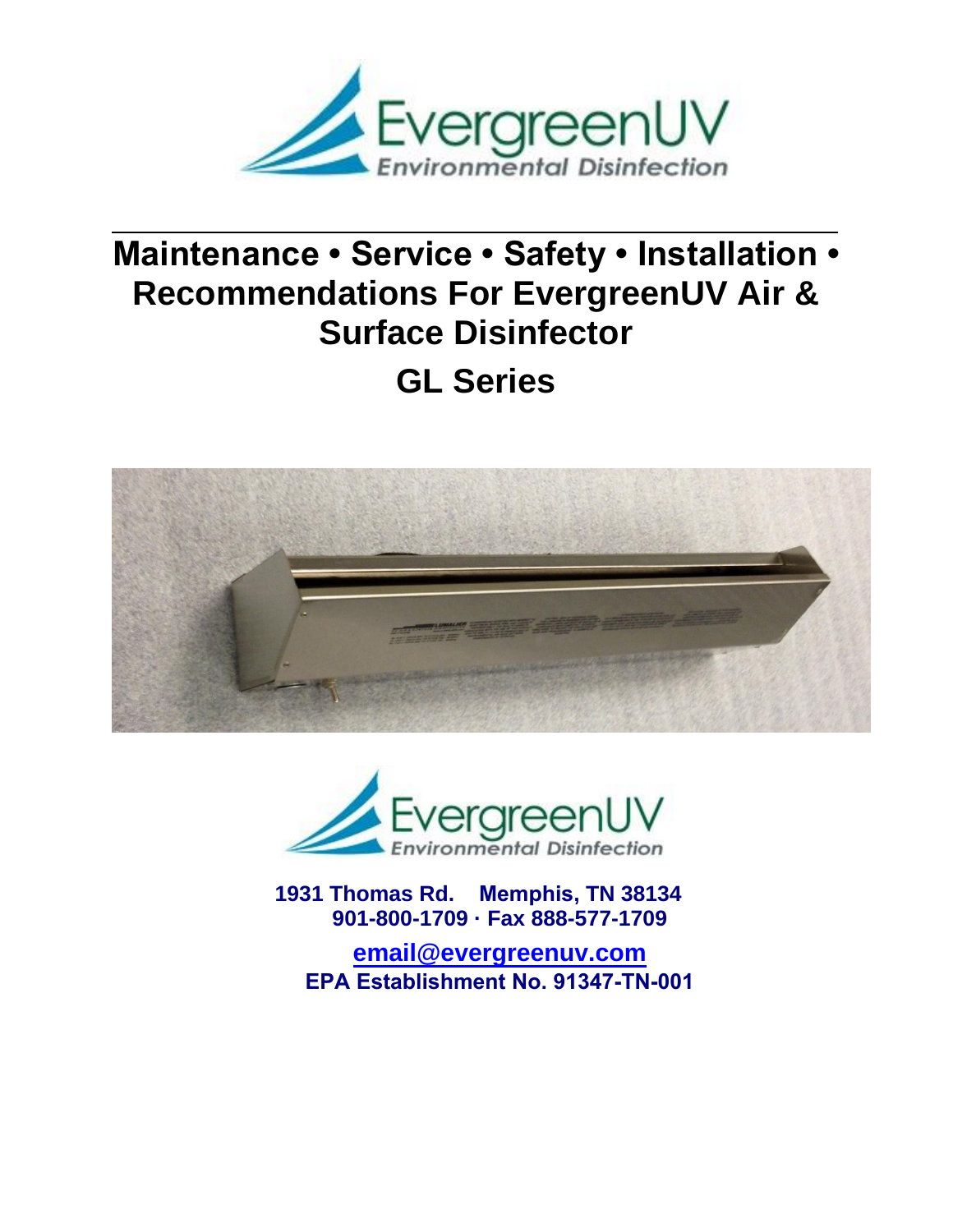# **Maintenance**

## **Scheduled Maintenance Procedures**

Quarterly – **After reading the warnings,** visually inspect lamps to insure all lamps are operational. **Wear eye and skin protection.**

Semi-Annually – If the lamps show visual dust accumulation, they should be cleaned. To clean lamps:

1.De-energize (turn off power) by switching the toggle switch to the "off" position.

2.Using soft cotton gloves, remove the lamps from the UV unit.

3.Using a soft cotton cloth, with isopropyl alcohol, wipe the lamps and allow to dry. Replace the lamps.

4.Read warnings. Turn on the exterior toggle switch.

5.Inspect the lamps from below to insure all lamps are energized.

Annually – Replace the lamps.

To replace lamps:

,

1. De-energize (turn off power) by switching the toggle switch to the "off" position.

2. Remove the used lamps from the UV unit.

3. Wearing soft cotton gloves and using a soft cotton cloth, with isopropyl alcohol, wipe the new lamps and allow to dry.

4. Install new lamps.

5. **Read warnings**, power up fixture. **Wear eye and skin protection.**

6. Inspect lamps to ensure that lamp(s) is/are on/energized.

# **Service**

EvergreenUV replacement parts and lamps can be purchased from authorized distributors for information call 901-800-1709.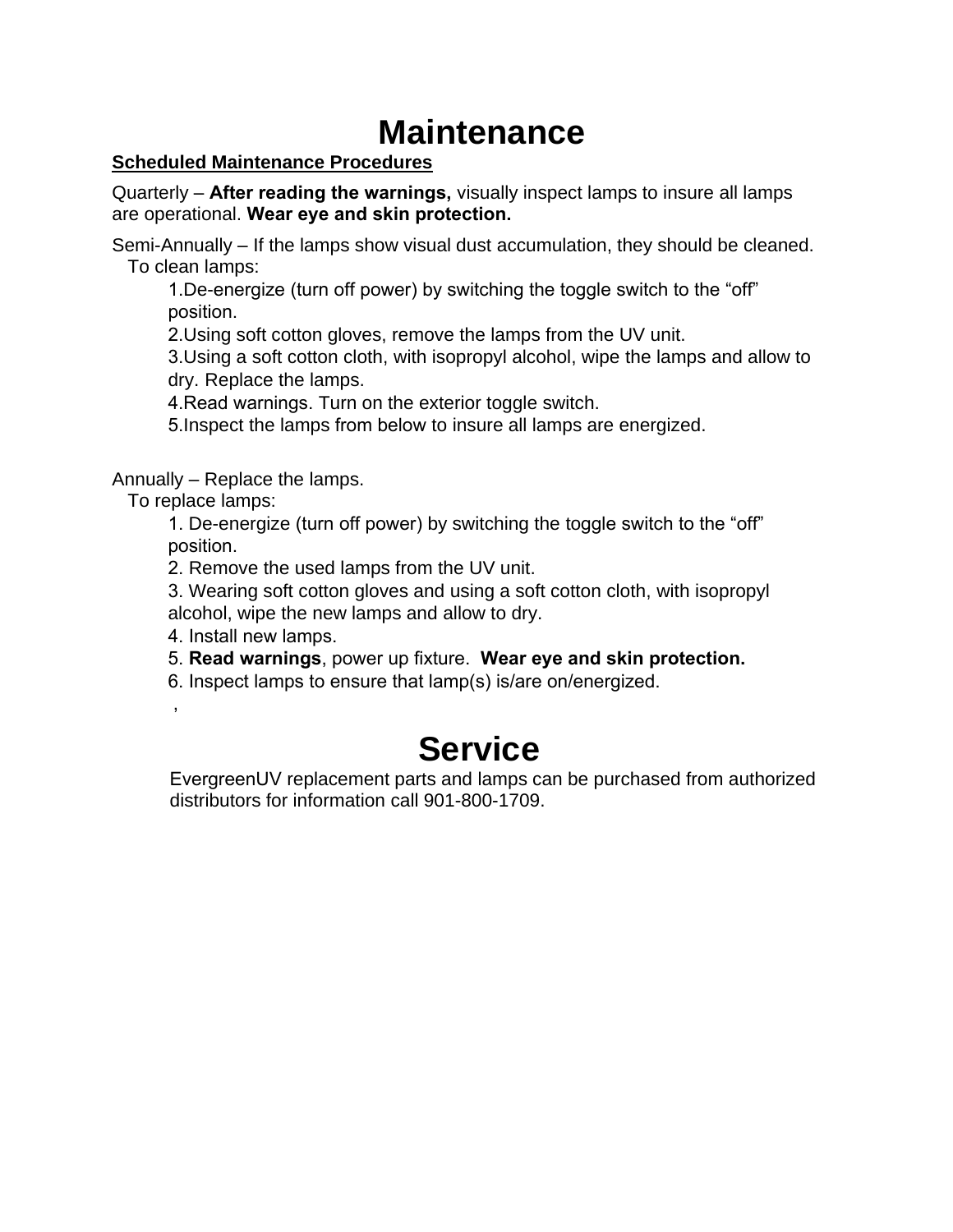# **What is UVGI?**

UV-C, also known as "germicidal ultraviolet", has a **specific wavelength of 253.7nanometers (253.7 billionths of a meter)** and is known to deactivate molds, spores and germs contained in tiny airborne droplet nuclei that transmit diseases such as measles, tuberculosis, and influenza from person to person. With significant penetrating ability, UV-C can penetrate the cell wall of a microorganism and destroy it but it cannot penetrate the outer layer of human skin or the cornea of the eye. Although overexposure may lead to a temporary, minor eye irritation or skin reddening it does not cause serious or long-term health effects.

# **Safety**

# **Personal Protective Equipment**

Employees **must** wear personal protective equipment whenever UV radiation measurements are being made close to the lamp source in order to document lamp output, or when maintenance procedures must be performed in areas where UVGI systems are activated. Personal Protection Equipment includes:

- Safety glasses with side shields
- Head, neck and face covering opaque to UV radiation
- Soft cotton gloves
- Long-sleeved, tightly woven fabrics with SPF 15 or greater

# **Reporting UV Exposure**

Should any temporary eye or skin irritation that develops after acute exposure to UV radiation one should contact their supervisor or physician.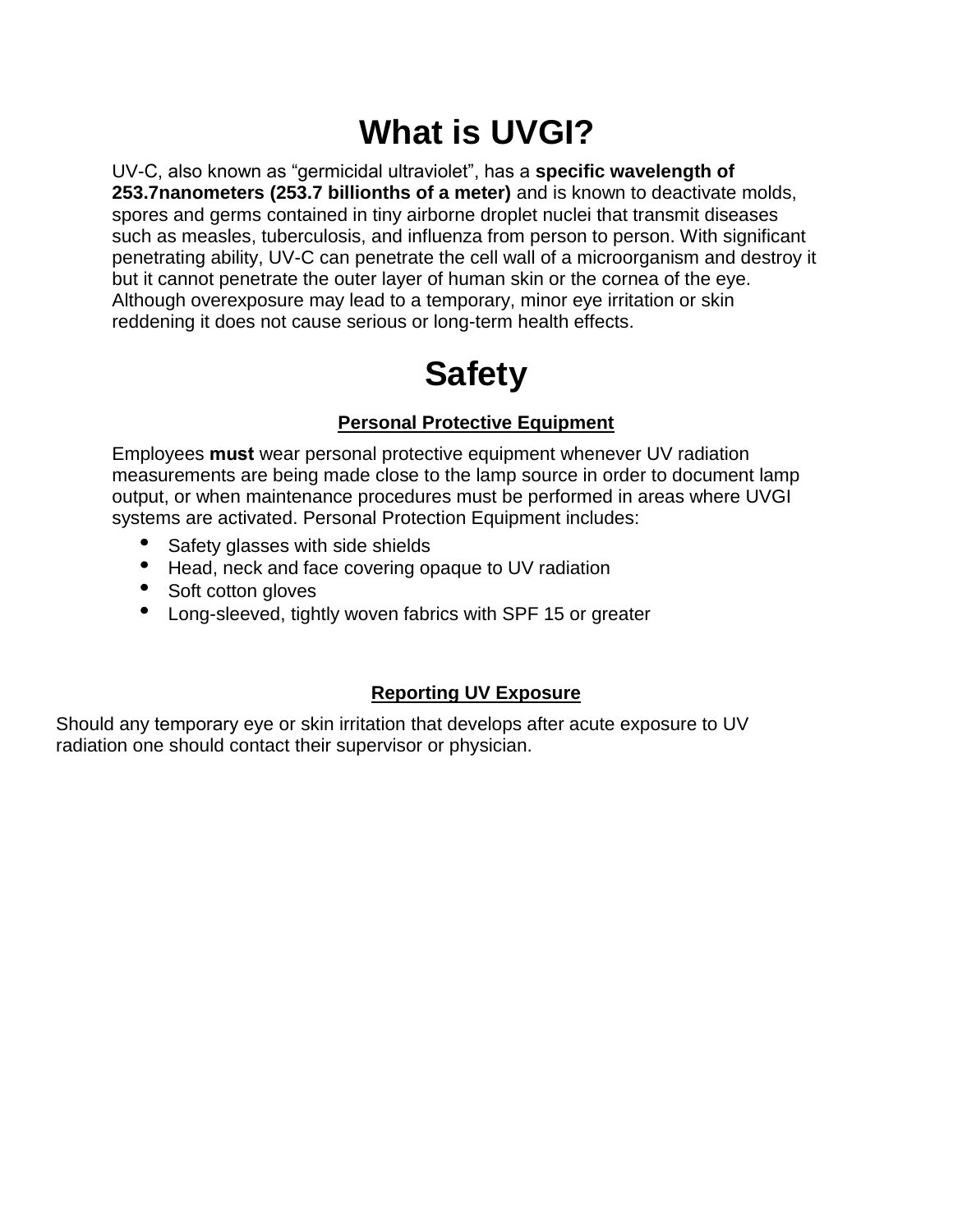

Revised: 12/2012

 **Philips Lighting Company** 

**MATERIAL SAFETY DATA SHEET** S06-03001

**PRODUCT: TUV Germicidal Lamps** 

## **SECTION 1: MANUFACTURER**

Manufacturer's Name and Address: Philips Lighting Company A Division of Philips Electronics North America Corporation 200 Franklin Square Drive Somerset, NJ 08873-4186

Emergency Telephone No: (800) 424-9300 CHEMTREC (800) 555-0050 Philips Lighting Technical Information

### **SECTION 2: HAZARDOUS INGREDIENTS**

| OSHA (PEL)                             | ACGIH (TLV) |      | $%$ by Wt.   |         |        |
|----------------------------------------|-------------|------|--------------|---------|--------|
|                                        |             | mq/m | $mg/m^3$ TWA |         |        |
| Inert Ingredients (Glass, Metal, etc.) |             |      |              | $~1$ 99 |        |
| Mercury (7439-97-6)                    |             |      | 025          |         | $-0.1$ |

Mercury is inside the lamp, breakage may result in exposure.

### **SECTION 3: PHYSICAL CHEMICAL CHARACTERISTICS**

This item is a glass light bulb. The mercury is inside the bulb, chemical characteristics of the bulb are not applicable. This bulb can crack if hit with a heavy object.

### **SECTION 4: FIRE AND EXPLOSION DATA**

Glass is not a combustible, melting point is over 900°F. Fire and explosion data are not applicable. Under extreme heat, the bulb might crack or melt. **SECTION 5: REACTVITY DATA** 

Stability: Lamp is stable. Incompatibility: Glass can be attacked by hydrofluoric acid. Polymerization: Not Applicable.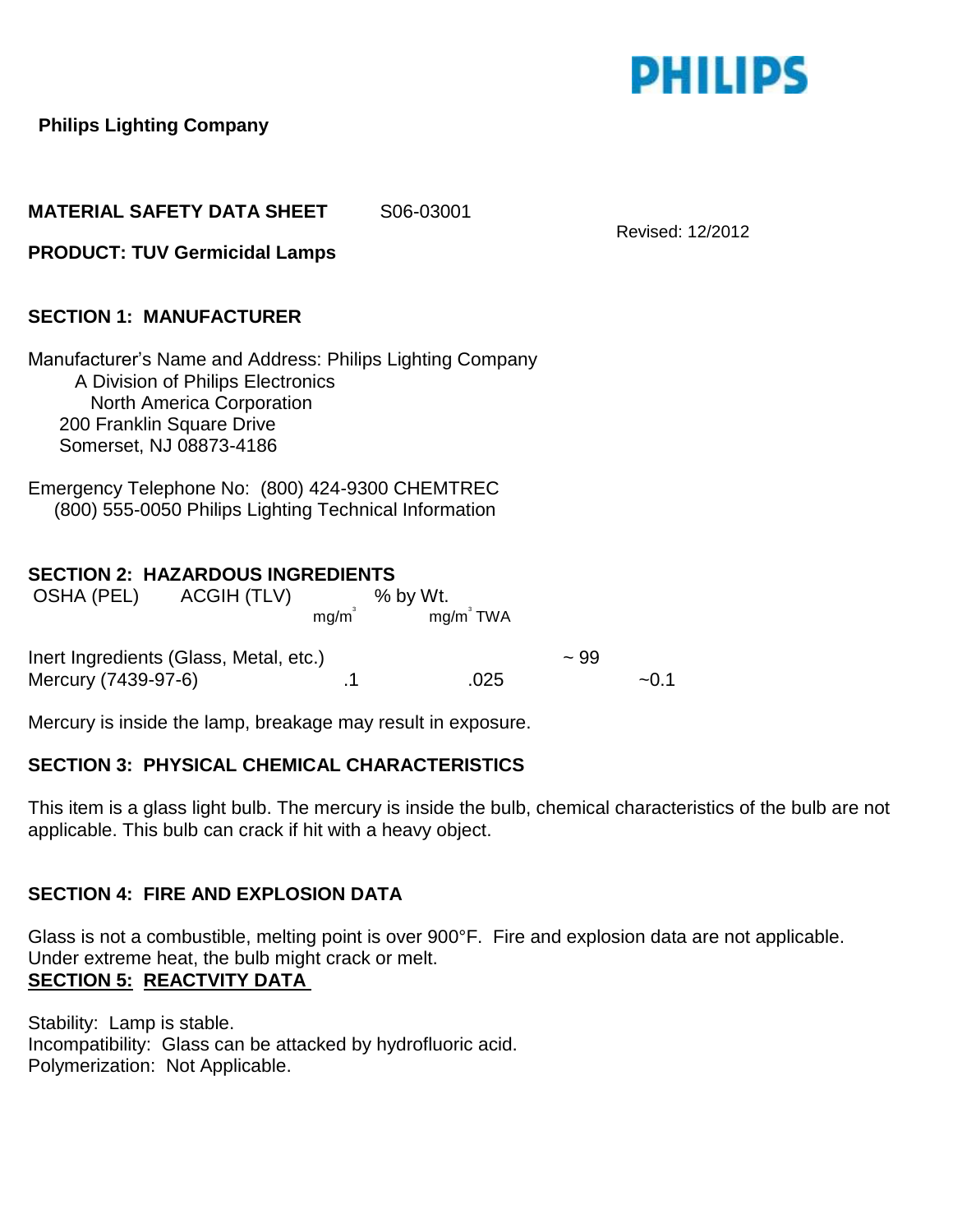# **SECTION 6: HEALTH EFFECTS**

**DANGER**: These lamps emit ULTRAVIOLET RADIATION (UVC). Avoid exposure. Ultraviolet radiation is harmful to the skin and the eyes and can cause serious skin burns and eye injury either from direct or reflected radiation. To reduce the risk of personal injury, install only in fixtures which provide adequate protection to area occupants. Should not be used for illumination purposes.

# **SECTION 7: PRECAUTIONS FOR SAFE HANDLING AND USE**

Consult the fixture manufacturer regarding the suitability of the fixture for this lamp. Operate with proper auxiliary equipment. Turn off lamps before installing, replacing, cleaning or performing any maintenance work near fixtures.

Handle lamps carefully to avoid breakage. Broken glass can cause cuts.

Waste Disposal Method: At the end of rated life, when this lamp is removed from service, it will be subjected to the current Toxic Characteristic Leaching Procedure (TCLP) prescribed by the Environmental Protection Agency. This test is used to determine whether an item is a hazardous waste or a non-hazardous waste under current EPA definitions. These lamps would fail the TCLP test and would be considered hazardous under the Universal Waste Rules. Generators should evaluate all of the disposal options, which may be available in the particular state in which the generator's facility is located. The generator should check with federal, state and local officials for their guidance. Philips encourages recycling of its products by qualified recyclers.

# **SECTION 8: CONTROL MEASURES**

Do not operate under these lamps without personal protective equipment. (Goggles, glove, skin protection)

Respiratory protection: If large numbers of these lamps are being broken an appropriate respirator should be considered. Note: Crushing of lamps on site may require a permit from state or federal authorities. We recommend recycling as the preferred disposal option.

Ventilation: Avoid inhalation of airborne dust

Hand and eye protection should be worn when handling broken glass.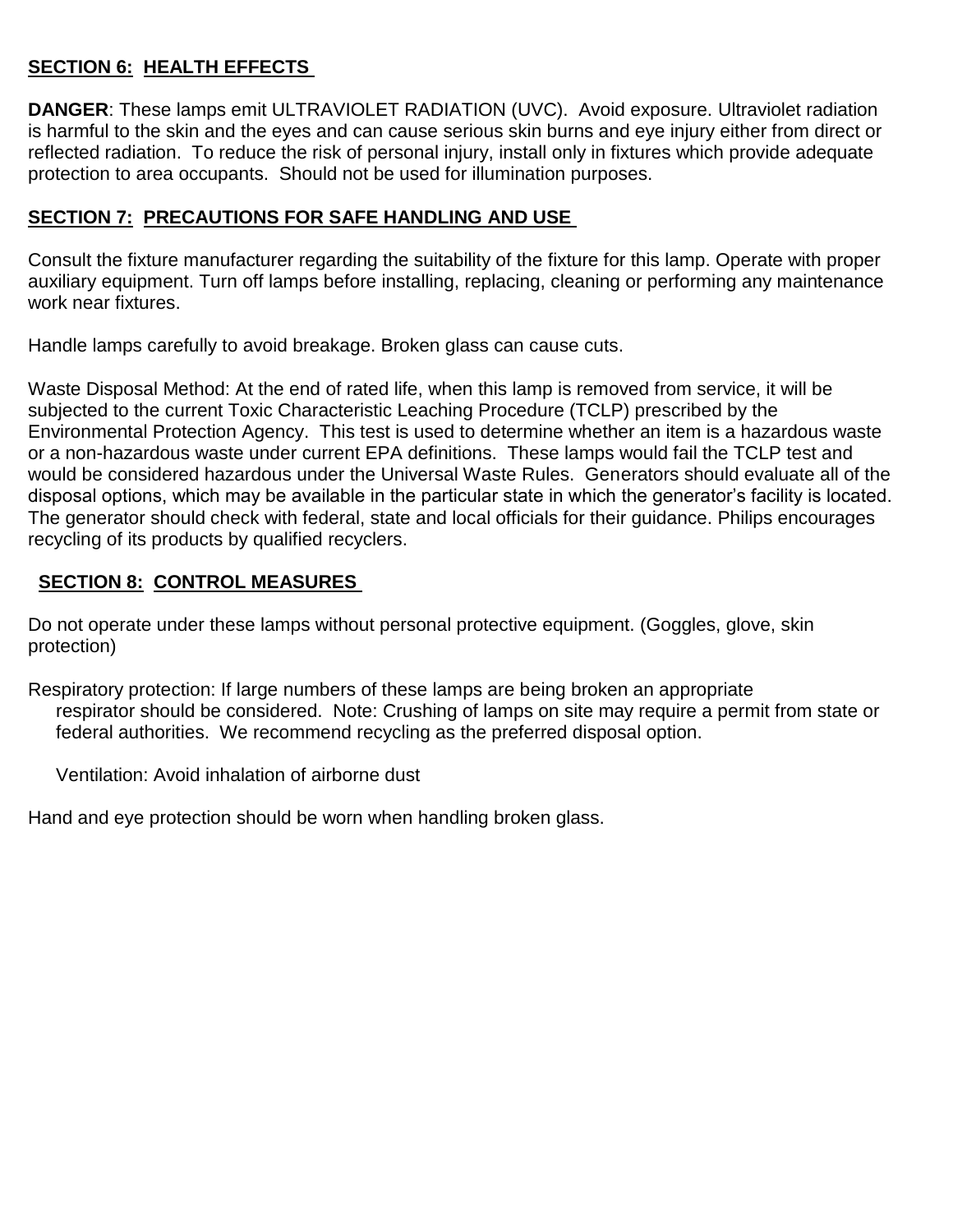

### **SECTION 9: REGULATORY INFORMATION**

As a product these mercury-containing lamps, when shipped in the manufacturer's original packaging, are not regulated for ground or ocean shipment.

This material safety data sheet does not constitute "knowledge of the waste" in certain jurisdictions.



A division of Philips Electronics North America Corporation

200 Franklin Square Drive P.O. Box 6800 Somerset, NJ 08875-6800 Tel: 732.563.3000

08/2005 S06-03001 Revised: 12/2012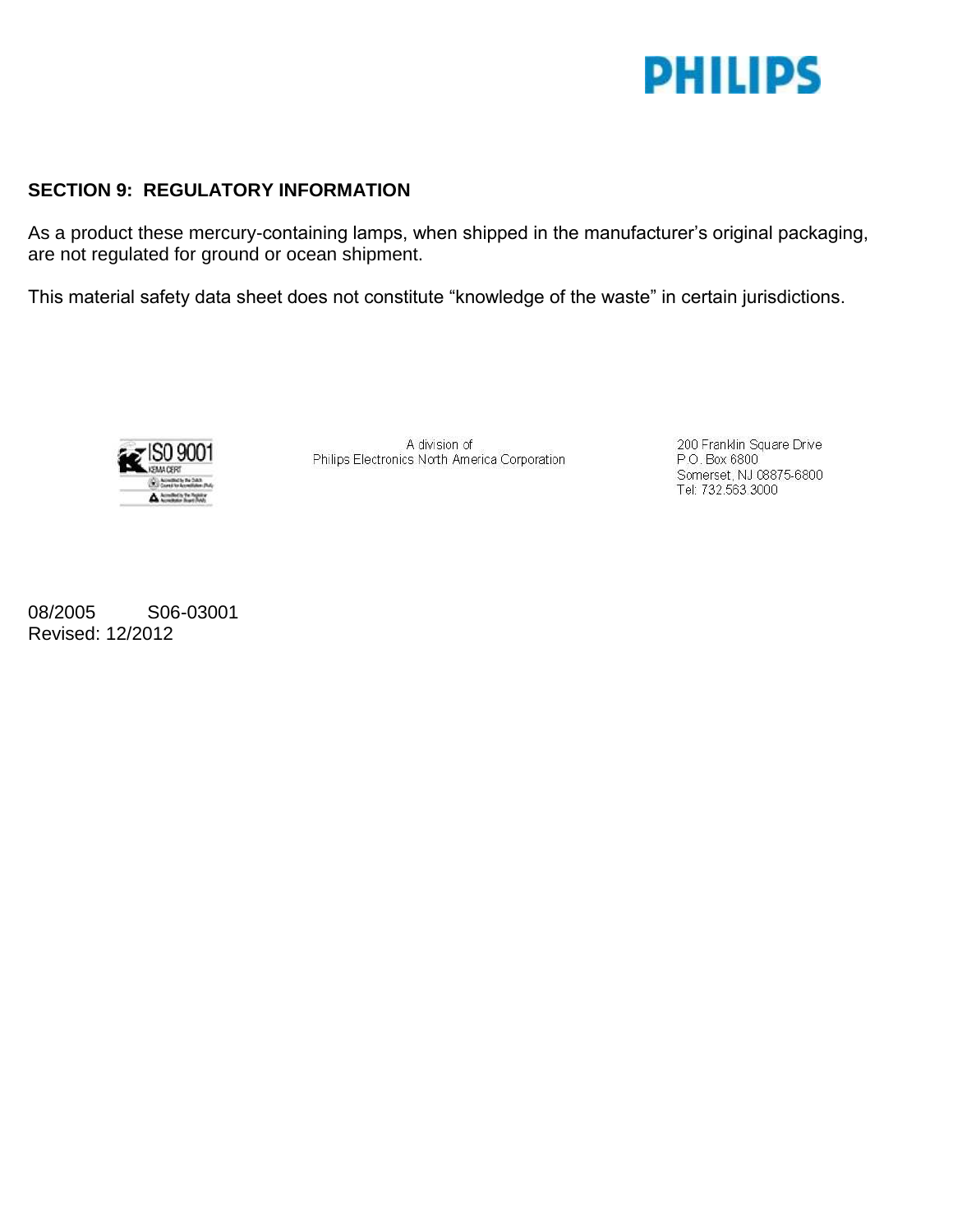

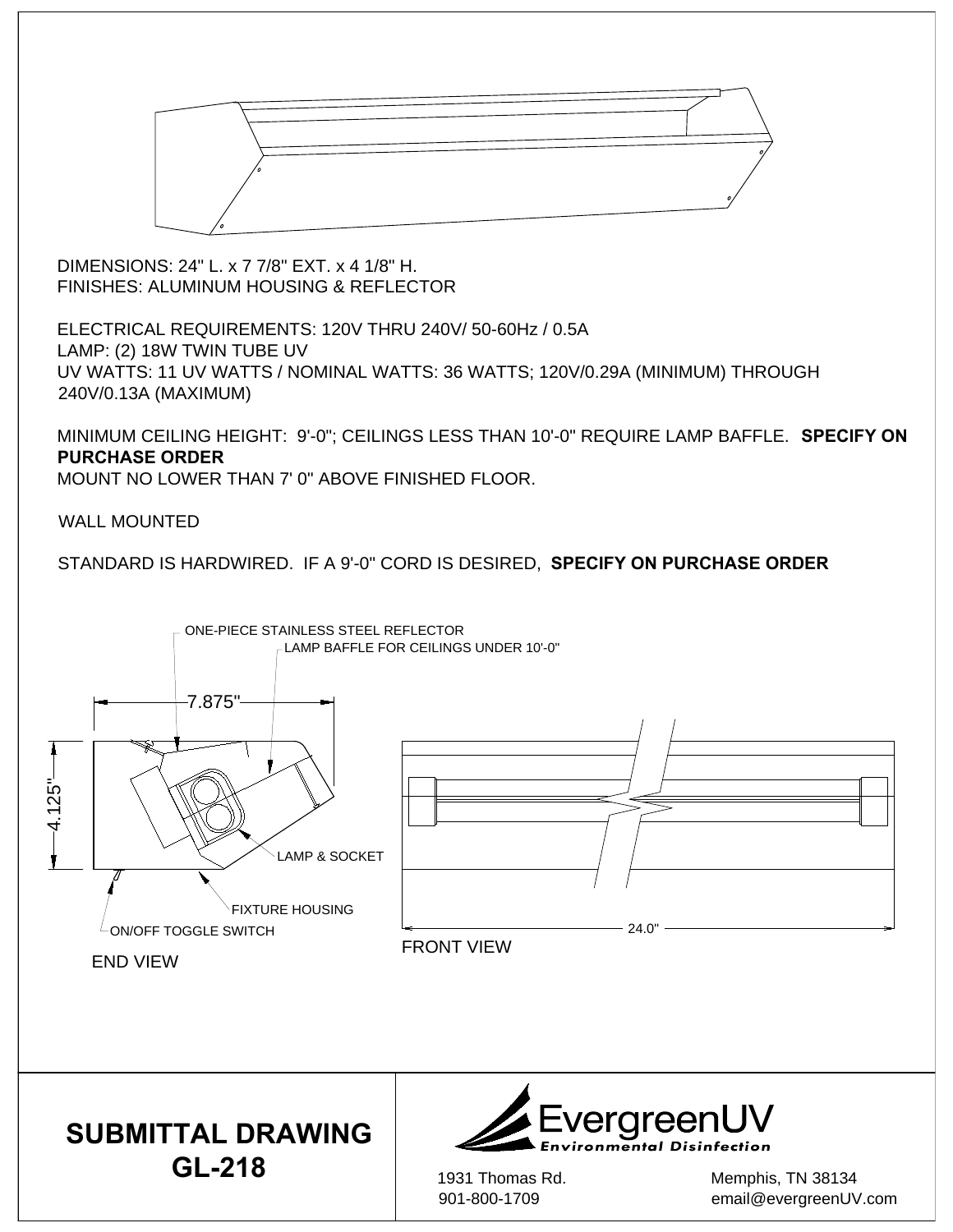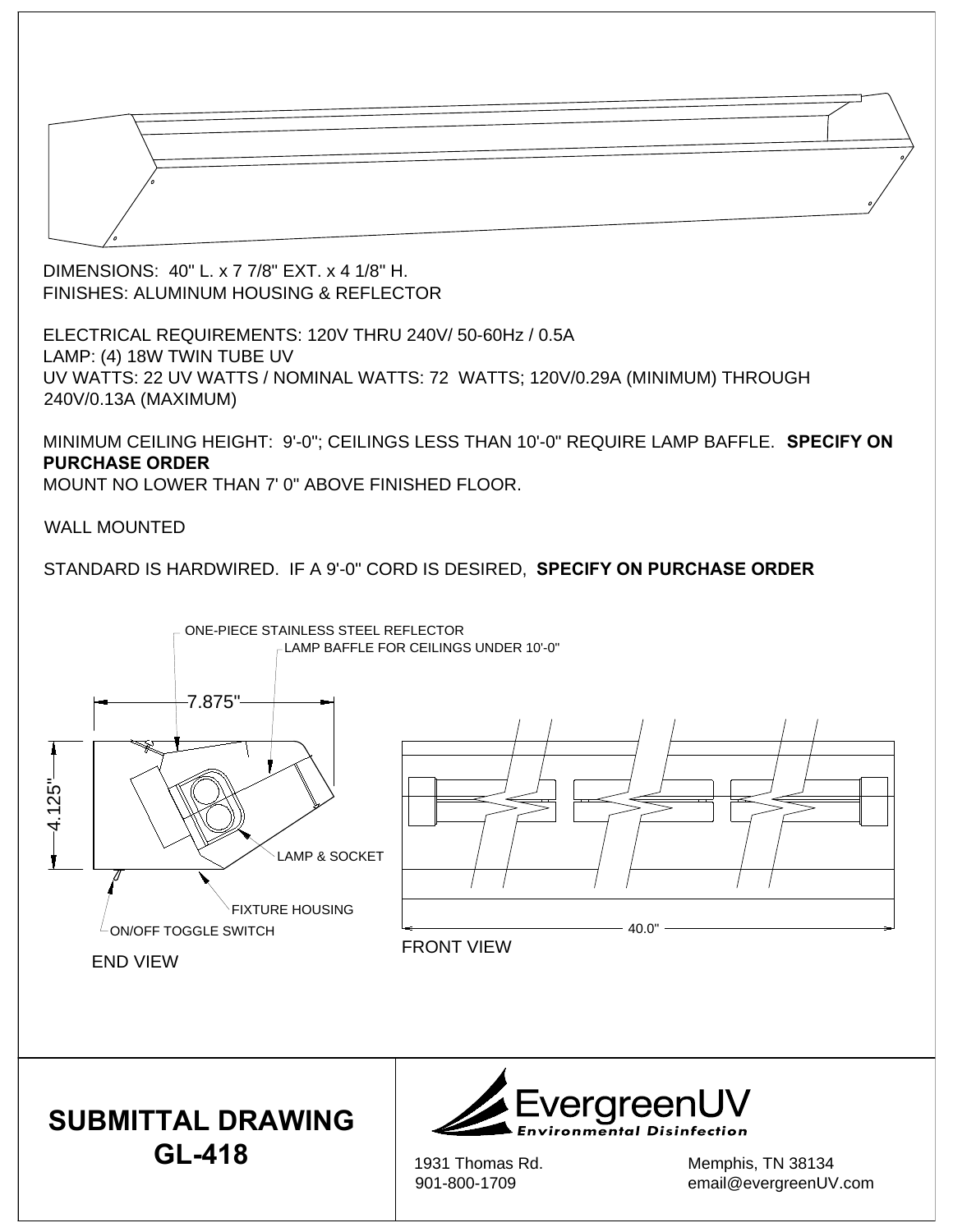



LAMP INSTALLATION<br>1. Insert four pins of lamp into four socket slots.<br>2. Push lamp into socket & lamp clip until it gently snaps in to socket.

**GL INSTALLATION** 



1931 Thomas Rd. Memphis, TN 38134 901-800-1709 email@evergreenUV.com EPA ESTABLISHMENT NO. 91347-TN-001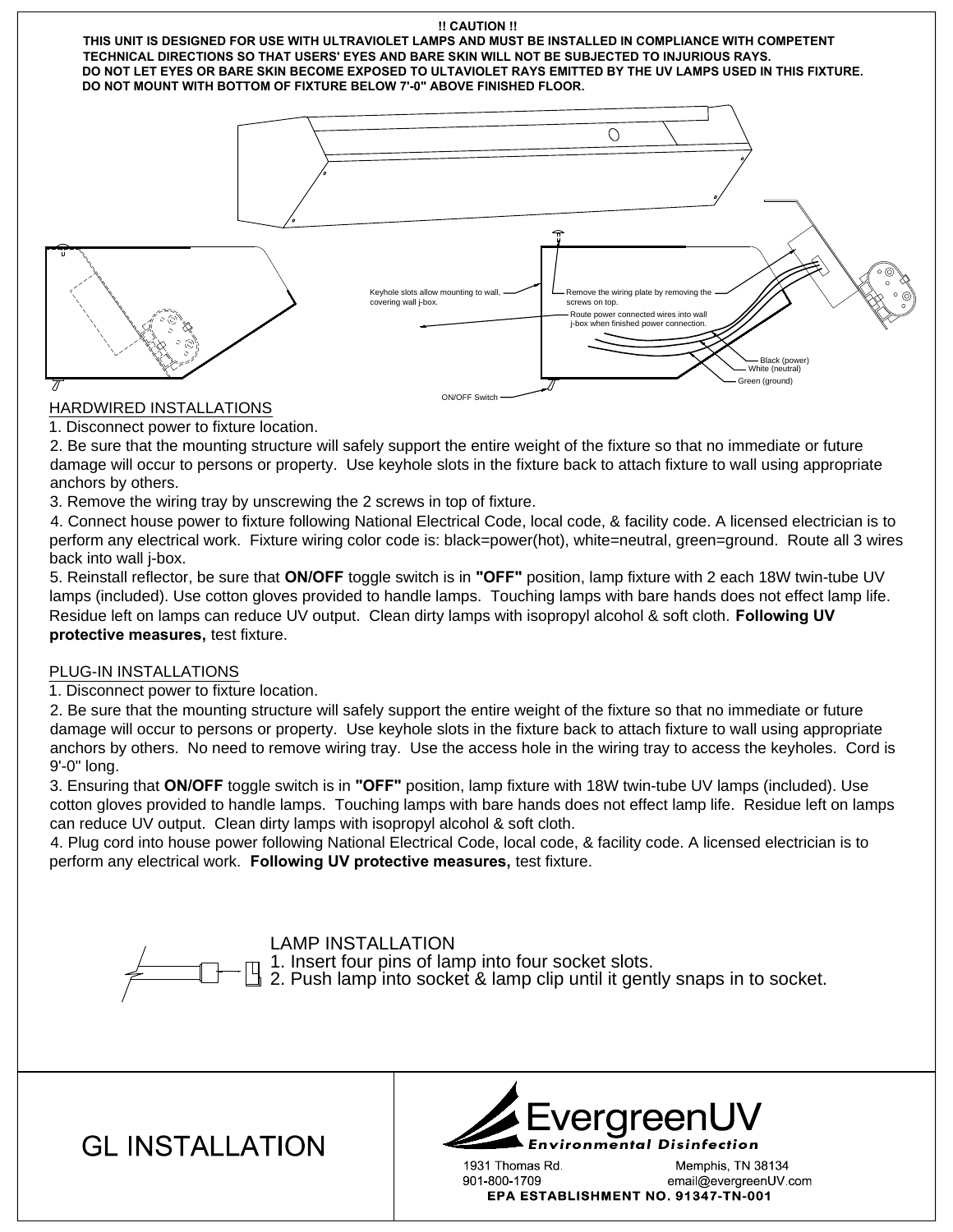# **Troubleshooting Guide, Lumalier Model GL**

| <u> Issue</u>        | <b>Probable Cause and Solution</b>                                                                                                                                                                                                                                                                                                                                                                                    |
|----------------------|-----------------------------------------------------------------------------------------------------------------------------------------------------------------------------------------------------------------------------------------------------------------------------------------------------------------------------------------------------------------------------------------------------------------------|
| Single lamp flickers | Lamp is not securely seated in the socket.<br>Remove and securely reseat lamp<br>$\circ$<br>Lamp is defective or at the end of its life cycle<br>Replace with new lamp<br>$\circ$                                                                                                                                                                                                                                     |
| Two lamps are out    | Ballast is possibly defective                                                                                                                                                                                                                                                                                                                                                                                         |
|                      | NOTE: On most GL units, one ballast is used to<br>power two lamps; if the ballast is defective, two lamps<br>will fail to illuminate. If one lamp is out, the other<br>lamp will not energize.                                                                                                                                                                                                                        |
|                      | Check to insure both lamps are securely seated in<br>$\circ$<br>their lamp sockets.<br>Replace one of the lamps, but do not dispose of<br>$\circ$<br>the removed lamp. If both lamps fail to energize,<br>replace the second lamp with the lamp removed<br>from the first socket. If both lamps again fail to<br>energize, replace both lamps. If both new lamps<br>fail to energize, send to EvergreenUV for repair. |
|                      |                                                                                                                                                                                                                                                                                                                                                                                                                       |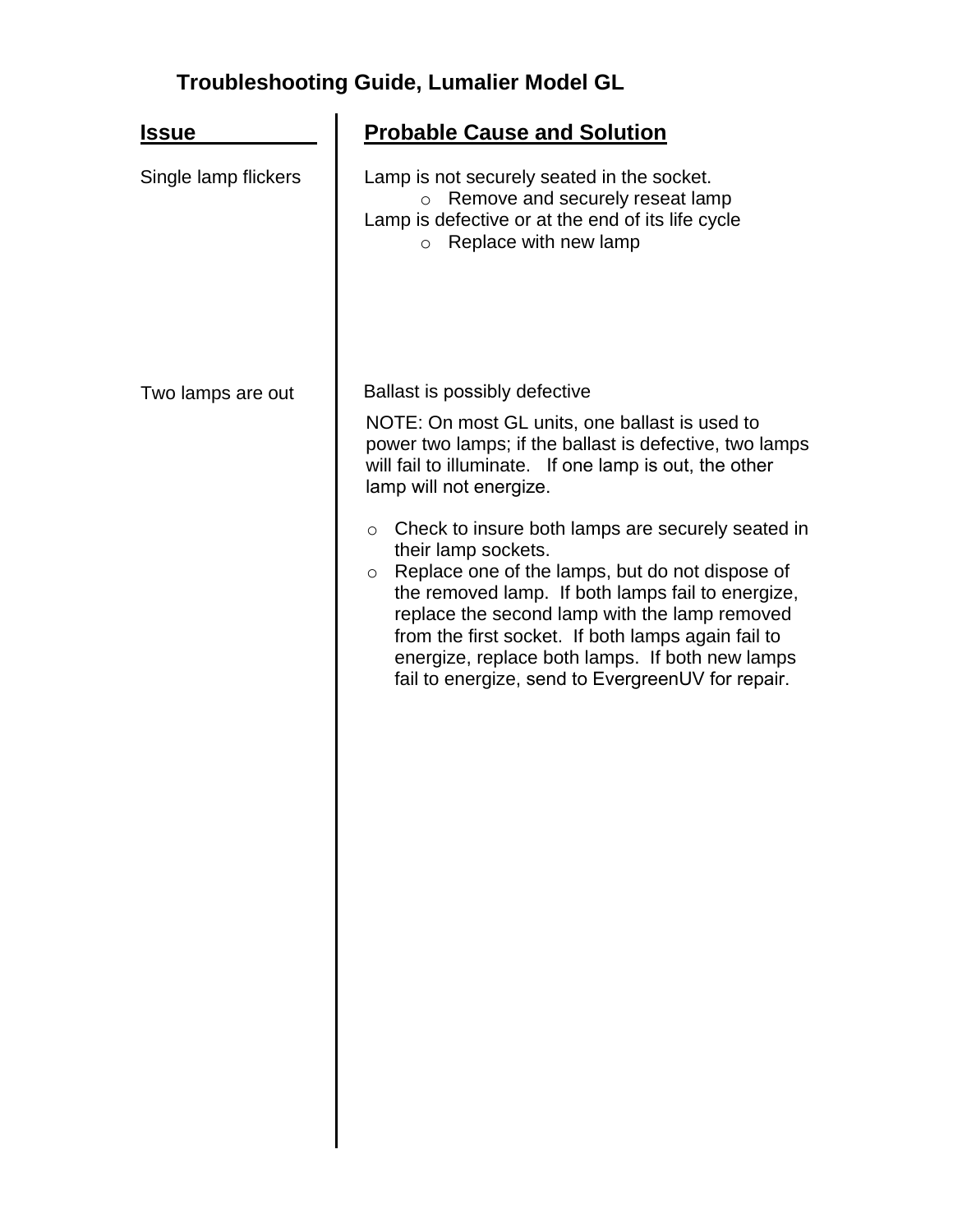# **Troubleshooting Guide, Lumalier model GL Continued**

# **NOTE:**

To prevent damage to lamps or sockets, follow lamp replacement instructions carefully. Insert the 4 pin base of the lamp into the lamp socket parallel to the reflector and push straight down into socket, push the exposed end of the lamp towards the lamp-holder bracket to secure and seat the lamp into the socket. A 'click' will be heard or felt when the lamp is properly seated. Removal is performed by reversing this action, lifting the free end of lamp out and doing the same to the socket end of lamp. Pull the lamp straight out and away from the socket.

Always use gloves to avoid surface contamination of the lamp. Always dispose of lamps in accordance with local waste disposal laws. For reference, Philips lamps contain  $\leq$  5mg of Mercury.

Ballast replacement requires proper training, tools and skills. DO NOT attempt to secure wiring or replace ballasts without proper knowledge and training to do so.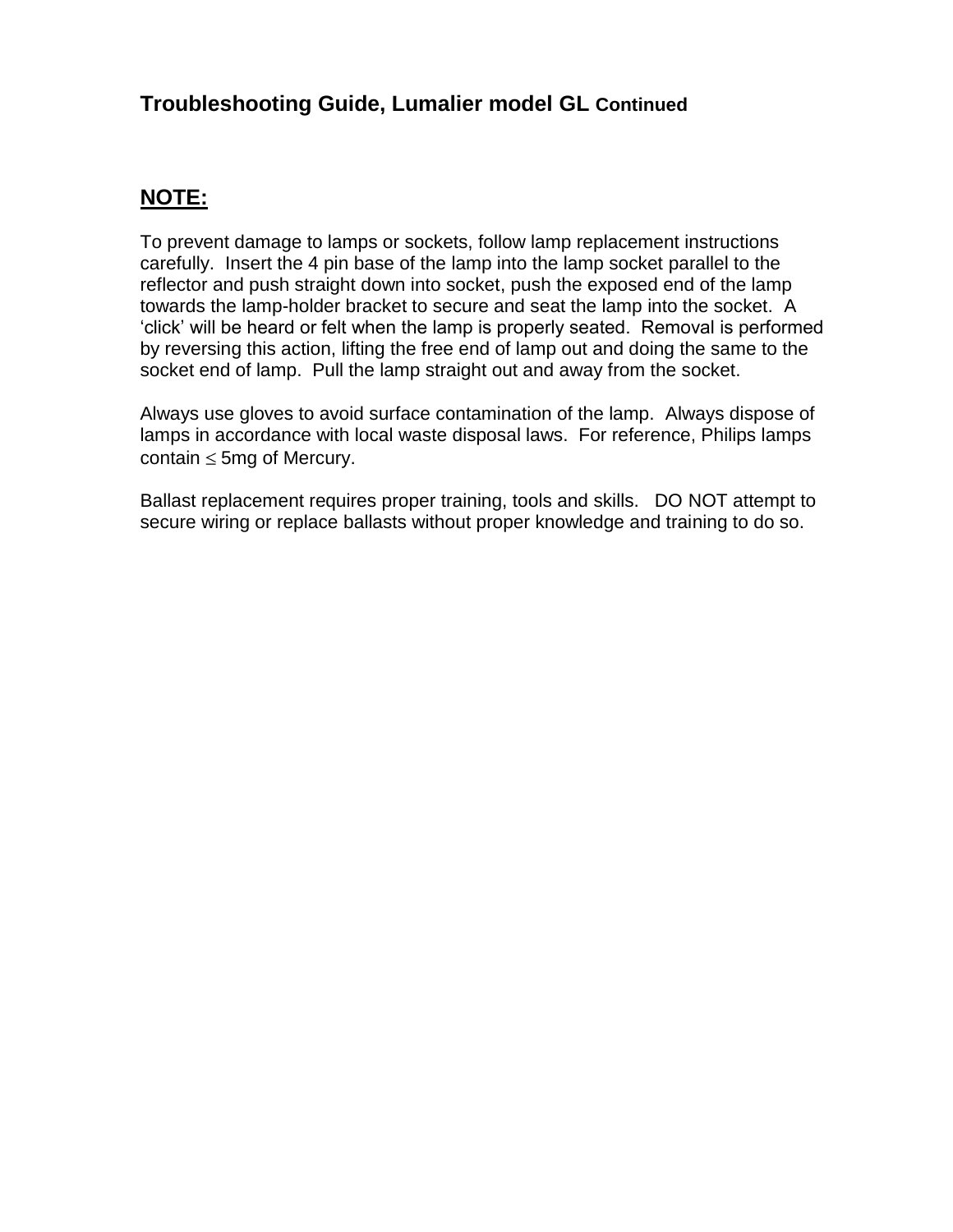

 Making sure that the lamp base is between the metal clips in socket, push the lamp base into the lamp socket.

Repeat procedure with each lamp.

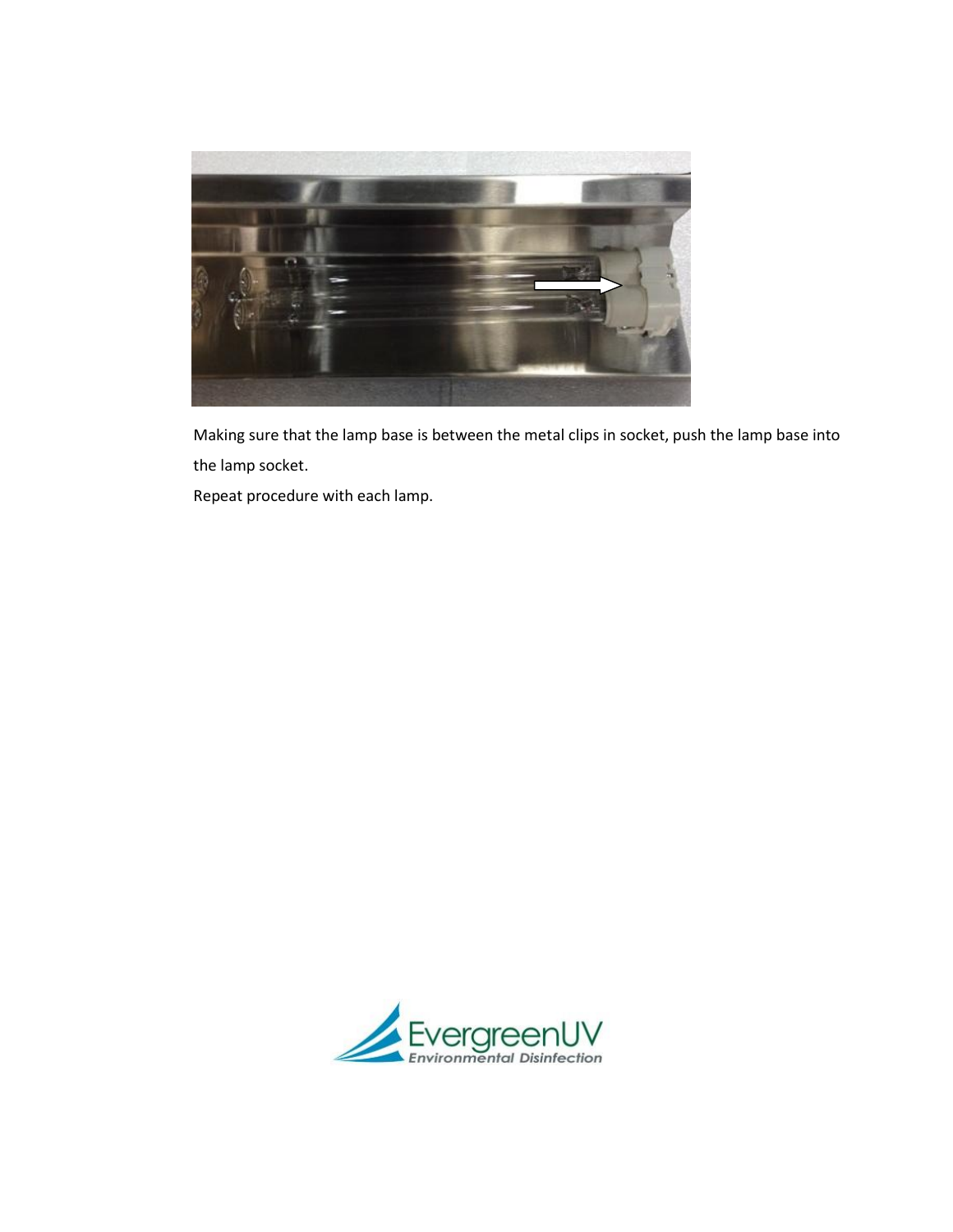

**1931 Thomas Road ~ Memphis, TN 38134 ~ 901-800-1709 ~ [www.EvergreenUV.com](http://www.evergreenuv.com/)**

# **Product Limited Warranty**

# **SCOPE of WARRANTY:**

Evergreen UV LLC manufactures all Evergreen UVC Air and Surface Disinfection Products in our Memphis, Tennessee, USA, factory. Evergreen UV LLC warrants that all Evergreen products (the "Product") will be free from defects in materials and workmanship during the **Applicable Warranty Periods of five years from the Date of Professional Installation.** If the Product fails in normal use and service within the Stated Warranty Period due to a defective part, Evergreen UV will, at its option, repair or replace the defective part. The replacement part will be warranted for only the unexpired portion of the original Applicable Warranty Period. If a part of the Product fails and an exact replacement is not available, Evergreen UV reserves the right to provide a substitute of equal or greater value, or provide a credit in the amount of the original cost of the defective part towards the purchase of a new Evergreen product similar in function and features to your Product. **Replacement parts are NOT pro-rated,** meaning that any part or component that fails during the warranty period will **be replaced or credited** (if replacement is no longer available) **at original purchase cost.**

### **EFFECTIVE DATE of LIMITED WARRANTY COVERAGE:**

The Effective Warranty Date is the date of the Product's first installation, if properly documented; otherwise it is the date of purchase plus one (1) month.

### **APPLICABLE WARRANTY PERIODS for VARIOUS PARTS:**

UV Fixture: Product parts and components are warranted for an Applicable Warranty Period of Five (5) years after the Effective Date. UV Lamps: UV lamps are warranted for an Applicable Warranty Period of two (2) years after the Effective Date. Fans: Fans used in certain UV fixtures are warranted for an Applicable Warranty Period of one (1) year after the Effective Date.

## **STANDARD PROVISIONS and CONDITIONS:**

EXCLUSIONS – THIS LIMITED WARRANTY WILL NOT APPLY:

- (a) To damages, malfunctions or failures resulting from failure to properly install, operate or maintain the Product in accordance with the manufacturer's instructions;
- (b) To damages, malfunctions or failures resulting from abuse, accident, fire, flood and the like;
- (c) To parts used in connection with normal maintenance, such as cleaning or replacing air filters;
- (d) To Products that are not installed in accordance with applicable local codes, ordinances, facility requirements, and good trade practices;